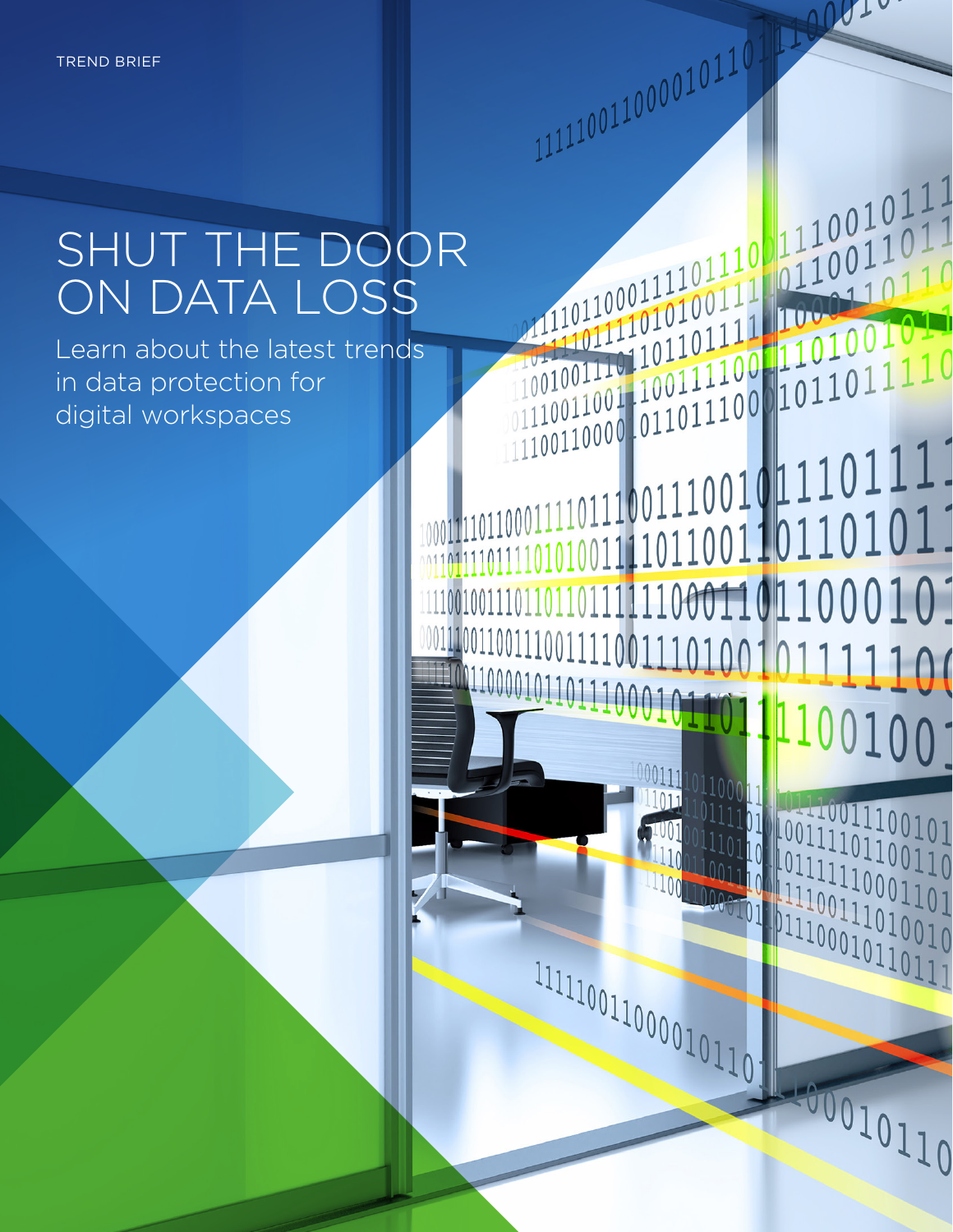## AT A GLANCE

Limiting the apps and data that employees can use was a common security strategy, until unimpressed end users started going around IT to get what they wanted. Known as shadow IT, this trend created even greater risk exposure for organizations.

Top of mind with IT Leaders in 2018 is a flexible digital workspace that:

- Hosts the apps and devices needed to accelerate innovation
- Allows users to work when, where and how they choose

# Welcome to the Digital Workspace

Modern organizations are made up of different types of users with different types of needs when it comes to accessing applications, data, documents, and other digital resources.

The apps and devices that employees use—PCs, laptops, tablets, and smartphones—in the office, at home, or on the road, are known as the *digital workspace*. A digital workspace champions flexible, employee-centric technology to aid productivity and unlock the potential of employees, teams, and organizations.

According to Sumit Dhawan, VMware senior vice president and general manager, End-User Computing, enterprises have two major objectives when they look to deliver digital workspace capabilities to their employees.

"The first objective," Dhawan says, is to ensure enterprises can implement and "maintain compliance and security over a wide range of endpoints, especially those they don't own and operate." These endpoints range from desktop computers to smartphones to tablets and other devices, both personal and professional.

The second objective, Dhawan says, is to "enable the workforce to successfully adopt and leverage new technologies as key participants in the digital transformation journey." The goal, he emphasizes, is to create a digital workspace that mirrors the experience the workforce already enjoys in their personal lives.

# The Digital Workspace Demands Sophisticated Security Strategies

Picture it. An employee in your organization has accessed your network via VPN, and malware has found its way through the perimeter firewall and into your network.

It's likely that the person who caused the breach had no idea they did it. They might have accessed the network via VPN using a corporate-owned machine with security patches that were out of date. Or they might have logged in to their web email, unknowingly downloaded an unsafe document, and then saved that document to the corporate server.

No matter how it happened, the network has been penetrated, and now your goal is to prevent it from becoming a full-on disaster. All eyes are on you to find the source, stop the problem, and make sure it doesn't happen again.

This is a common scenario that nobody wants to experience. In today's world people, devices, and objects have become more connected than ever before, and IT teams need to secure the increased interaction between users, applications, and data.

For many years, limiting the apps and data that employees could use was a popular security strategy—until unimpressed end users started going around IT to get what they wanted. Known as shadow IT, this trend created heightened risk exposure for organizations.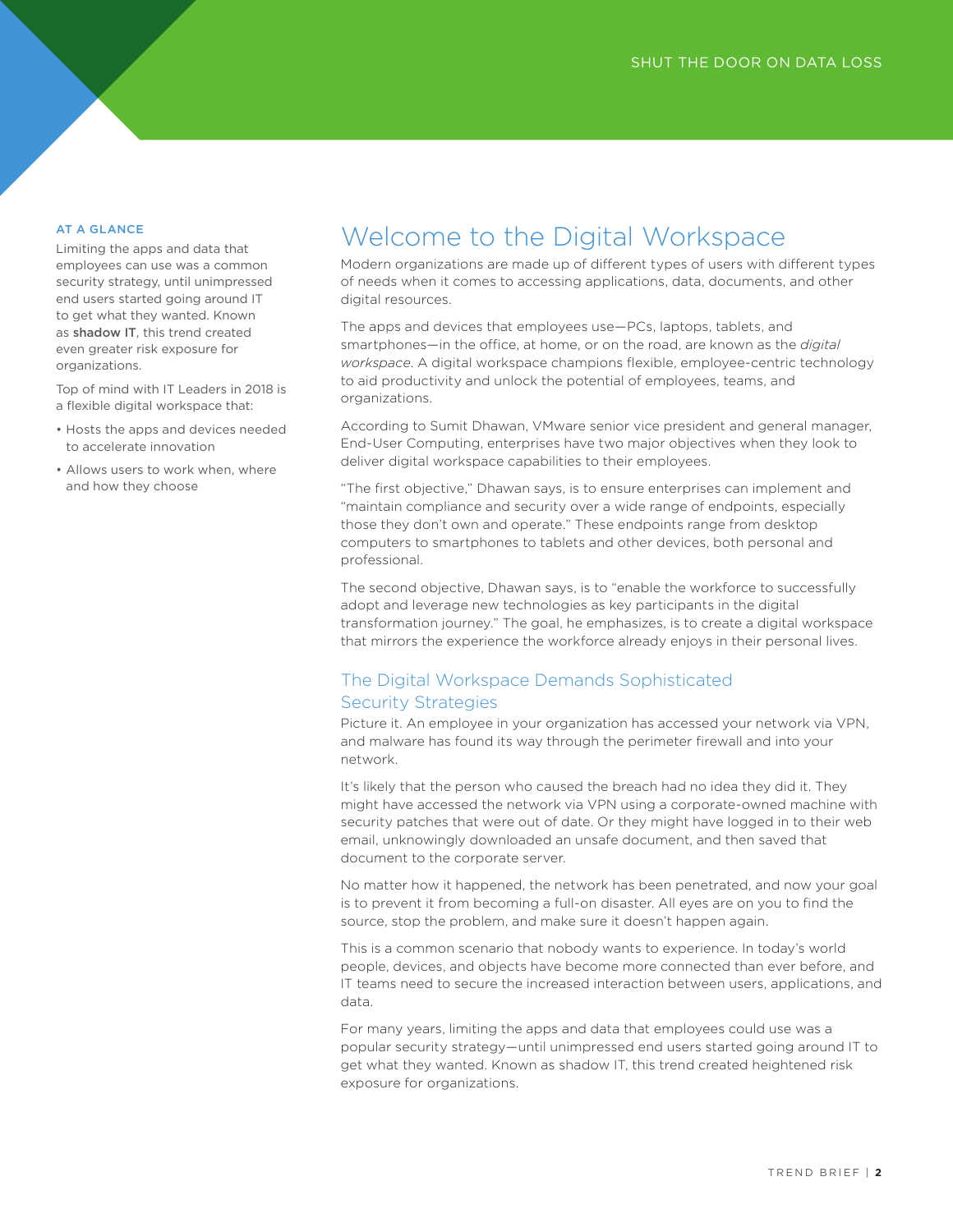

#### DIGITAL WORKSPACES FEATURING ENTERPRISE-GRADE SECURITY SAVE IT AND END USERS TIME WITH:

Rapid Deployment – Onboard employees across devices *within one hour*.

Contextual Control – Establish access policies for any app *in one place*.

Mobile Access – Complete transactional workflows in *less than 72 seconds*.

Remote Management – Provision a corporate laptop from anywhere *within minutes*.

As a result, creating a secure, state-of-the-art digital workspace that is flexible enough to host the apps and devices needed to accelerate innovation, and accessible enough to let users work when, where, and how they're most efficient, is top of mind among IT leaders.

More than ever before, the most effective way to improve security is to provide employees with a choice of apps and devices. Doing so means that network administrators must (1) design sophisticated data loss prevention (DLP) strategies, and (2) leverage a platform solution that provides the intelligence, automation, and common rules engine necessary to enforce policies across mobile, desktop, and line-of-business applications on-premises or in the cloud.

# 1. Balancing portability with protection

Seemingly simple services that employees at most organizations have come to expect—such as a seamless remote-access experience—can still require IT to overcome multiple hurdles.

VPNs were introduced in the 1990s to extend a corporate LAN to employees' home offices and hotels. It meant giving employees remote access to the entire network from a controlled device in order to mirror their experience when working directly on the internal network.

VPN solutions using multi-factor authentication can be expensive and complicated to deploy. Passwords can also be hacked through brute force attacks, and the physical tokens that many of these solutions require are complex, easily forgotten, or misplaced. As a result, organizations are rethinking their approaches, using a consumer-simple, enterprise-secure digital workspace platform. They are virtualizing applications or entire desktops and automatically provisioning them to the cloud or to on-premises infrastructure. Employees can access these highly available virtual applications or desktops across any device or network at any time through a common catalog.

However, networks are accessed by different types of devices running on different platforms with differing ownership models such as corporate owned, corporate owned personally enabled (COPE), and bring your own (BYO). Employees who use their own devices to access the network via VPN pose a risk of bringing malware to the network environment without their realizing it. These devices are unmanaged, or at least untrusted, and there is nothing in the VPN connection process that assesses the state of a device. If any type of malware is on an access device, the malicious software can easily propagate across the VPN into the broader network. This represents a huge attack surface for malware.

Even corporate-owned devices can be problematic. They require remote users to be on the corporate domain to learn about and download patches to keep security protocols up to date. Remote users might spend very little time on the domain, and might not even know a patch is required until it is too late.

Many organizations implement desktop and application virtualization to improve client computing security and deliver greater enterprise mobility. Through virtualization, applications are centrally hosted and containerized, and the data in the application never touches the device that's using the application. Virtualization protects data at rest, prevents unauthorized application access, and provides a more efficient way to patch, maintain, and upgrade images.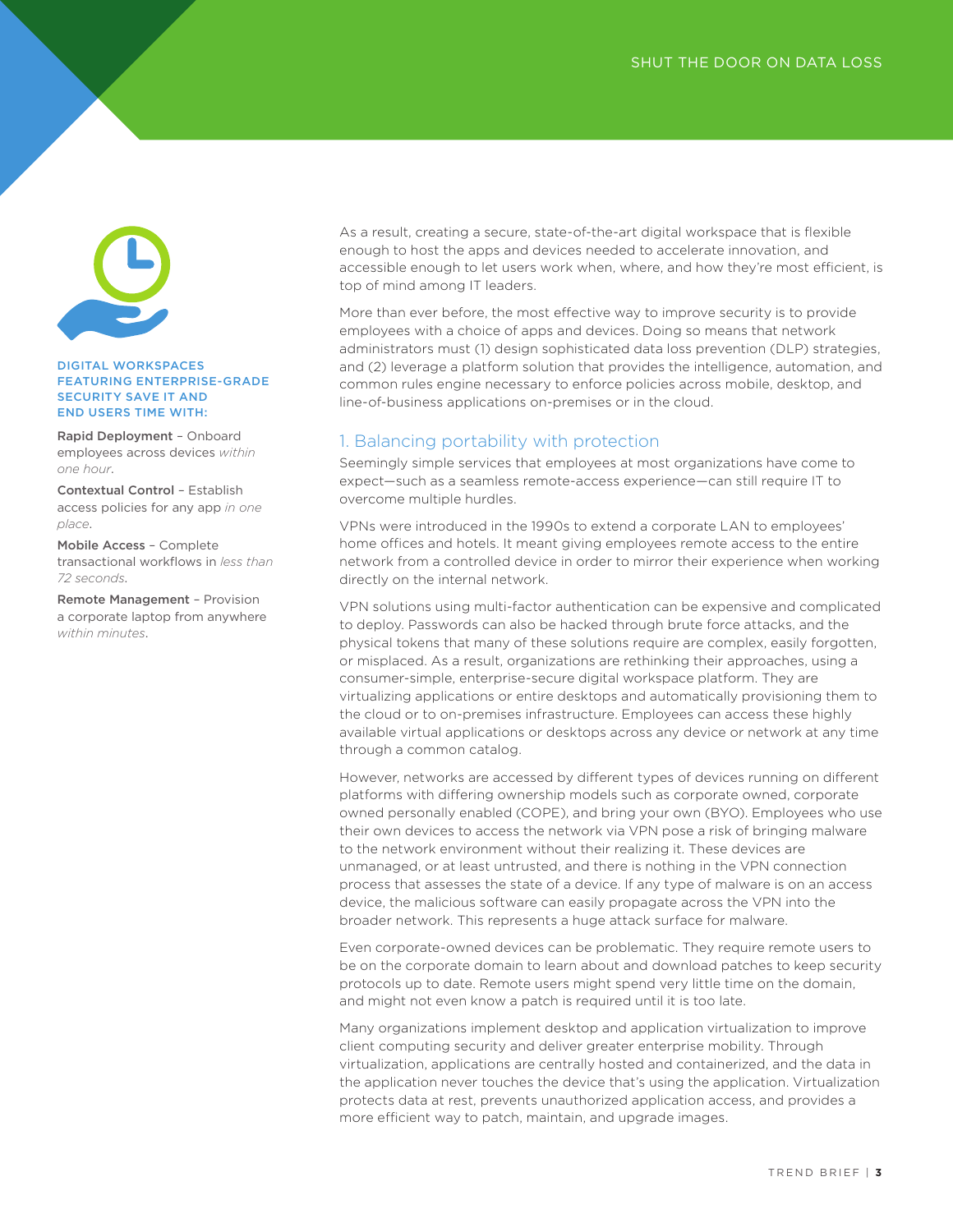However, with desktop and application virtualization, new security concerns can arise behind the data center firewall—where hundreds or even thousands of desktops reside.

These desktops sit in close proximity to other users and mission-critical workloads, making them much more susceptible to malware and other attacks. These attacks can move from desktop to server, exposing a large attack surface within the data center.

This "east-west" threat scenario is a common one affecting many customers today, particularly those with stringent security and compliance mandates.

Network virtualization enables applications to run on the virtual network exactly the same as if they were on a physical network. It presents logical networking devices and services—logical ports, switches, routers, firewalls, load balancers, VPNs, and more—to connected workloads. Virtual networks offer the same features and guarantees of a physical network with the operational benefits and hardware independence of virtualization. Thus, network virtualization is a best practice that enables micro-segmentation between individual virtual apps and desktops and their connection to other hosts in the data center.

Now, as business requirements shift from connectivity to cross-platform innovation, organizations are thinking more broadly and evolving to a unified endpoint management (UEM) solution.

With UEM solutions, IT teams can determine if a device is trusted, and if so, extend more privileges to that trusted device. Should a device become lost, or its user leave the organization, the privileges can be removed. UEM solutions also include encryption to secure productivity apps like VMware Boxer™ that can encrypt and containerize email and isolate attachments. It can logically separate data between trusted and non-trusted applications.

# 2. Overcoming obstacles for end users

When it comes to when, where, and how work gets done, the only constant is change. Consider these statistics:



Mobile workers telecommuters, business travelers, field workers—will make up nearly three-quarters of the U.S. workforce by 2020, predicts [IDC](https://www.businesswire.com/news/home/20150623005073/en/IDC-Forecasts-U.S.-Mobile-Worker-Population-Surpass)<sup>1</sup>



Employees at the office now only spend 40–50% of their time at a desk, reports [Global](http://globalworkplaceanalytics.com/telecommuting-statistics)  [Workplace Analytics](http://globalworkplaceanalytics.com/telecommuting-statistics)<sup>2</sup>



71% of employees spend two hours or more each week working on mobile devices, reports [Fierce Mobile IT](https://fliplet.com/blog/mobile-statistics-2016/)3

### UNIFIED ENDPOINT MANAGEMENT (UEM)

UEM is an approach in which desktop computers, laptops, smartphones, and tablets are secured and controlled in a cloud-connected, cohesive manner from a single platform and rules engine.